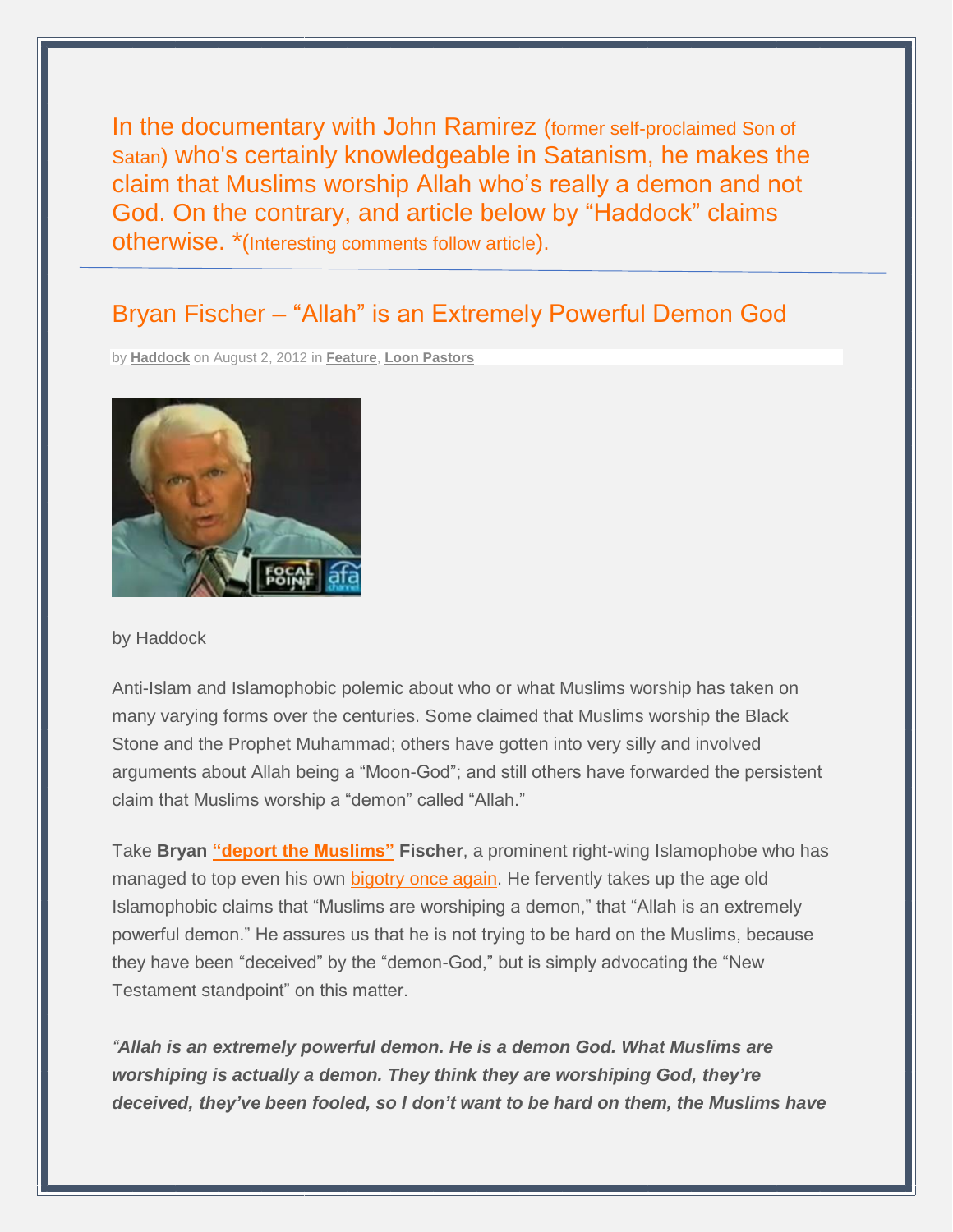*been fooled, they've been lied to, they've been deceived, they think they are worshiping the true God but they are worshiping a demon-god, this is according to the New Testament. You may disagree with me but there is no question that this is what Christianity teaches. So it's fine if you take a different view, that's fine, you're entitled to your view, this is America; we have freedom of speech and freedom of thought. But from a Christian stand point, from a New Testament stand point, there's no question that Muslims are worshiping a demon. Allah is a demon God. Remember Jesus himself believed in the existence of Satan, he took Satan very seriously, Satan is a very real being according to the New Testament, he's out there, not some kind of shadowy, vague, powerless figure but he is the dark 'prince of the power of the air,' as the New Testament describes him, so that's who Muslims are worshiping."*

So, Fischer claims Christianity teaches that there are two gods, a good, true god, presumably "The Father" and a bad "demon-God" named Allah? Surely this is not what Fischer intended to say, but one can be excused for thinking so considering the language he employs.

I'm not sure Fischer's diatribe can be considered as "according to the New Testament position" on Islam, since it was written some 600 years *before* Muhammad recited the first verses of the Qur'an. Also, there is the fact that the Aramaic word (the language spoken by Jesus), *Alaha* is linguistically linked to the Arabic word, *Allah.*

\*\*\*\*\*\*\*\*\*\*\*\*\*\*

Another strange claim about "Allah" put forward by Islam bashers states that "Allah" is the Hebrew word for "curse," but this is a complete fabrication. Their entire reason for this misinterpretation is that the word for "curse" and the word for "Allah" use the same letters; but ignore the fact that "Allah" has an extra "L", which means the word for "curse" is actually "Alah", not "Allah." Even if the two words are similar, it is important to remember that "Allah" is the *Arabic* word for God, *not* Hebrew; let alone the fact that many Middle [Eastern](http://www.christiananswers.net/q-eden/allah.html) [Christians](http://www.christiananswers.net/q-eden/allah.html) and Jews refer to God as "Allah" themselves.

*"Some Christians unthinkingly say 'Allah is not God.' This is the ultimate blasphemy to Muslims, and furthermore, it is difficult to understand. Allah is the primary Arabic word for God. It means 'The God.' There are some minor exceptions. For example, the Bible in some Muslim lands uses a word for God other than Allah (Farsi and Urdu are examples). But for more than five hundred years before Muhammad, the vast*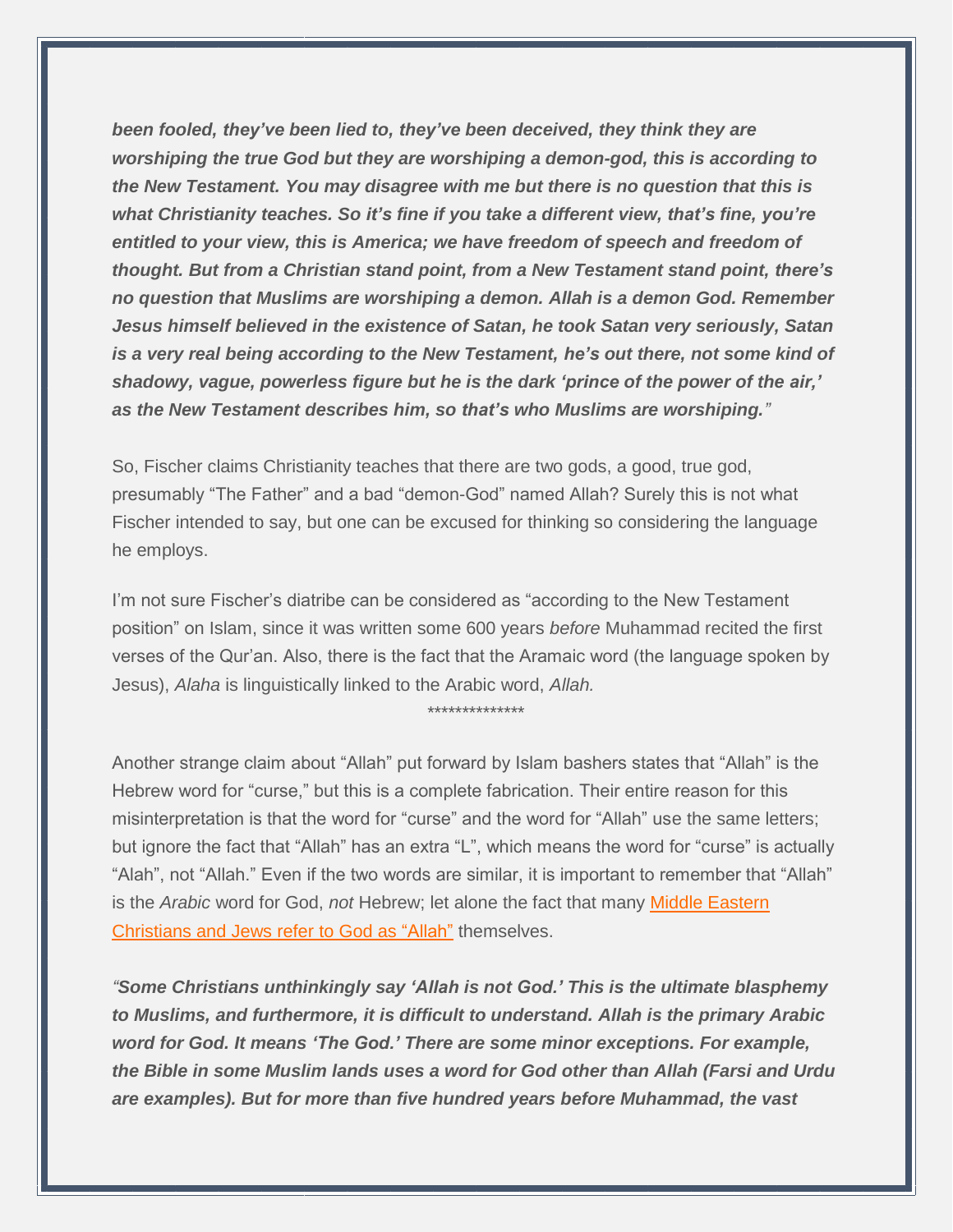*majority of Jews and Christians in Arabia called God by the name Allah. How, then, can we say that Allah is an invalid name for God? If it is, to whom have these Jews and Christians been praying?" (emphasis added)*

And from the Jewish angle, convert to Judaism and writer/video blogger, Omed [Yasher](http://webcache.googleusercontent.com/search?q=cache:5zP2k6HuPncJ:abrahamsfaith.blogspot.com/2011/03/allah-god-of-ishmael-god-of-israel.html+http://abrahamsfaith.blogspot.com/2011/03/allah-god-of-ishmael-god-of-israel.html&cd=1&hl=en&ct=clnk&gl=us&client=safari) (who is no fan of Islam or [Muslims\)](http://webcache.googleusercontent.com/search?q=cache:5zP2k6HuPncJ:abrahamsfaith.blogspot.com/2011/03/allah-god-of-ishmael-god-of-israel.html+http://abrahamsfaith.blogspot.com/2011/03/allah-god-of-ishmael-god-of-israel.html&cd=1&hl=en&ct=clnk&gl=us&client=safari) writes:

*"Often among Christians and Jews I hear opposition against use of the term Allah in reference to the Creator – the God of Abraham, on the basis of several misunderstandings and lack of information. One of these is that the name Allah is in Hebrew the word for curse, which is, first of all, patently not true. We'll begin by showing you what the name Allah looks like in Hebrew.*

*There are four letters when it's represented in Hebrew – the Arabic name Allah in Hebrew letters:*

*(Allah) alef lamed lamed heh.*

*The Hebrew word for curse is only three letters:*

*(uh-luh) alef lamed heh.*

*Clearly they don't look the same. Although the Arabic name Allah could be written in three letters in Hebrew by inserting a dot, a "dagesh," inside the "lamed" – middle letter, the "l"*

*…and that is not how it's written; …but even if it were, it still wouldn't mean anything. It wouldn't mean that Allah means curse any more than the Hebrew name for God "Aloah" means curse." (emphasis added.)*

Furthermore, the Qur'an itself attests that "Allah" is the same deity of the Jews and Christians; but then again, "that's what the demon-god *would* say to deceive his followers! Muahahaha!"

*"We believe in what has been sent down to us and what was sent down to you. Our God and your God are one and we submit to Him." (Qur'an, 29:46) (emphasis added) "Say, "We believe in Allah and what has been sent down to us and what was sent down to Abraham, Ishmael and Isaac and Jacob and the tribes, and what Moses and Jesus and all the Prophets were given by their Lord. We do not differentiate between any of them. We are Muslims submitted to Him." (Qur'an, 3:84) (emphasis added)* Wouldn't the following be a strange way for a "demon-god" to demonstrate his evil ways?,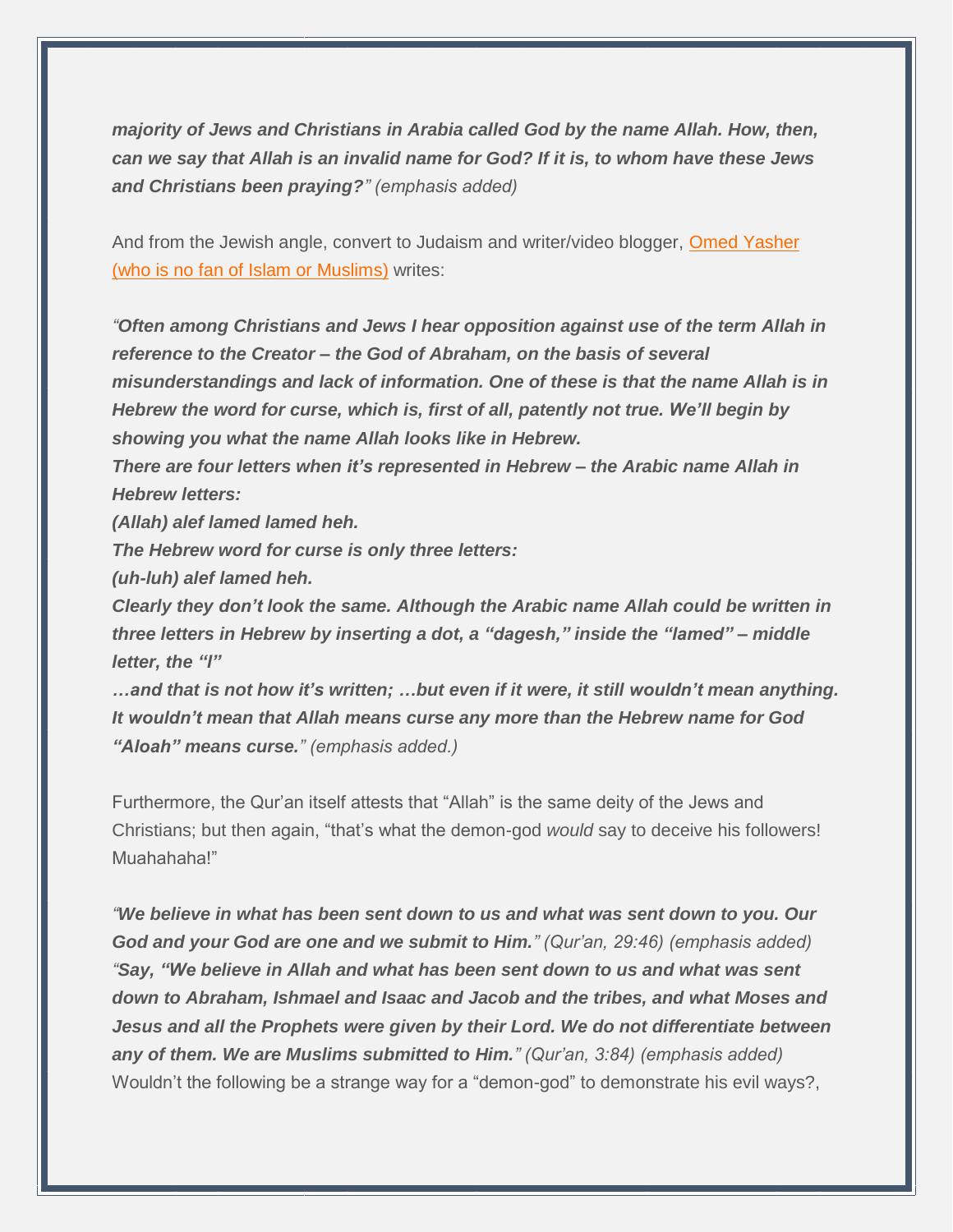*"Those who were expelled from their homes without any right, merely for saying, "Our Lord is Allah." If Allah had not driven some people back by means of others, monasteries, churches, synagogues and mosques, where Allah's name is mentioned much, would have been pulled down and destroyed. Allah will certainly help those who help Him – Allah is All-Strong, Almighty." (Qur'an, 22:40) (emphasis added)*

I don't know about you, but if I were a demon-god that wanted to destroy the "Judeo-Christian" tradition, the first thing I would do is to command my followers to *protect* "monasteries, churches, synagogues" from being "pulled down and destroyed"; because that's what you do when you want to destroy something….You *protect it*…Makes sense to me.

Perplexing isn't it? It seems this clever, deceiving "demon-God" doesn't realize that by protecting the houses of worship associated with the "judeo-Christian" tradition that he's hell-bound to destroy, he is hindering his own evil plan!

Finally, no amount of **facts** or deeper discussion about where "Allah" comes from, linguistically and historically, or how Muslims and Arabic speakers have understood the word over millennia is bound to affect haters intent on **demon**izing Islam and Muslims. The simple reason for this is that Islamophobes are grappling with their own historical inheritance; the idea and concept that Muslims and Islam are the complete epitome of the "other"; a people so *different* than us that their God could "never be the same as *our* God."

## **Nonetheless, below I present you with the first, and compelling, comment:**

## **[Archyle](https://disqus.com/by/Archyle/)**5 [years](http://loonwatch.com/files/2012/08/bryan-fischer-allah-is-an-extremely-powerful-demon-god/#comment-854621180) ago

Galatians 1.8 "If we, or an angel of heaven, preach unto you any other gospel than that which we preach to you, let him be accursed."

the Quran is another gospel, so is the book of Mormon and a Pearl of great price., so is the apocrypha. All brought about by extra biblical revelation from Angels, guess what demons are also angels, those who have fallen.

Additional comments:

# • **Common Sense** 6 [years](http://loonwatch.com/files/2012/08/bryan-fischer-allah-is-an-extremely-powerful-demon-god/#comment-729748307) ago